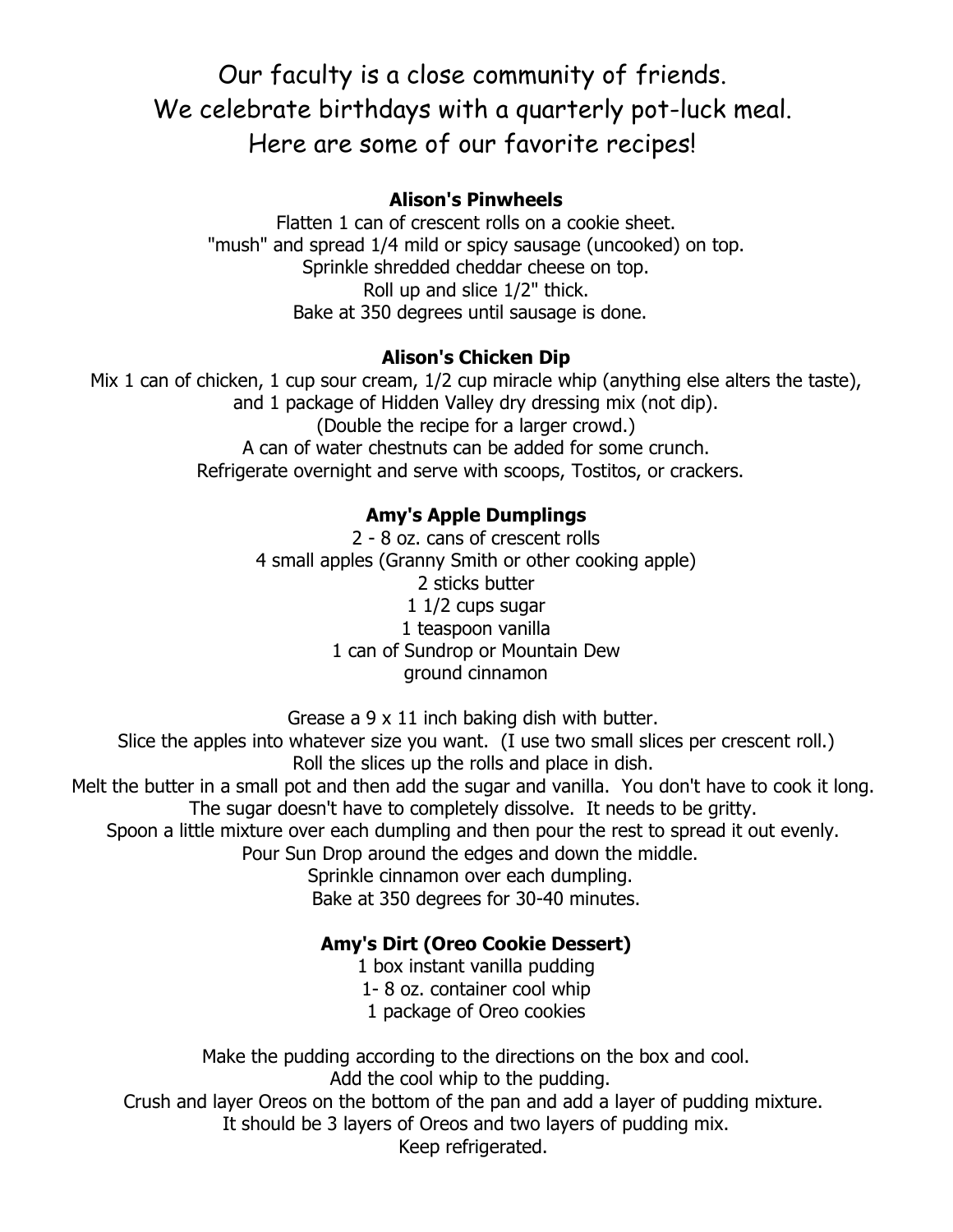#### **Brandy's White Pizza Dip**

1 envelope Lipton Recipe Secrets Savory Herb with Garlic Soup Mix 1 container (16 oz.) sour cream 1 cup (8 oz.) ricotta cheese 1 cup shredded mozzarella cheese (about 4 oz.) 1/4 cup chopped pepperoni (optional) 1 loaf Italian or French bread, sliced (Makes 3 cups; prep time: 10 min., bake time 30 min.)

Preheat oven to 350 degrees. In shallow 1-quart casserole, combine Soup Mix, sour cream, ricotta cheese, 3/4 cup mozzarella cheese and pepperoni. Sprinkle with remaining 1/4 cup mozzarella cheese. Bake uncovered 30 minutes or until heated through. Serve with bread.

#### **Jen's Fruit Salad**

1 can of peach pie filling 1 can of sliced peaches (drained) 2 cans of mandarin oranges (drained) 2 cans of pineapple chunks (drain but save the juice) 3 sliced bananas grapes or sliced strawberries Slice bananas and soak in drained pineapple juice in the refrigerator (to keep them from turning brown). Mix the drained fruits and add the drained banana slices.

#### **Lindsey's Chocolate Chip Dip**

1 package cream cheese, softened 1/2 cup butter, softened 3/4 cup confectioners' sugar 2 tablespoons brown sugar 1 teaspoon vanilla extract 1 cup (6 ounces) miniature semisweet chocolate chips Graham cracker sticks

In a small bowl, beat cream cheese and butter until light and fluffy. Add the sugars and vanilla; beat until smooth. Stir in chocolate chips. Serve with graham cracker sticks.

#### **Melita's Cauliflower Pizza**

Crust: Mix 1 cup finely chopped cauliflower, 1 egg, and 2/3 cup mozzarella cheese and flatten onto a baking sheet. Bake at 425 degrees for 15 minutes on each side.

Top with pizza sauce, mozzarella cheese, and your favorite toppings (suggestions: turkey pepperoni, ground sausage, ham, pineapple, etc.) Bake at 425 degrees until cheese is melted.